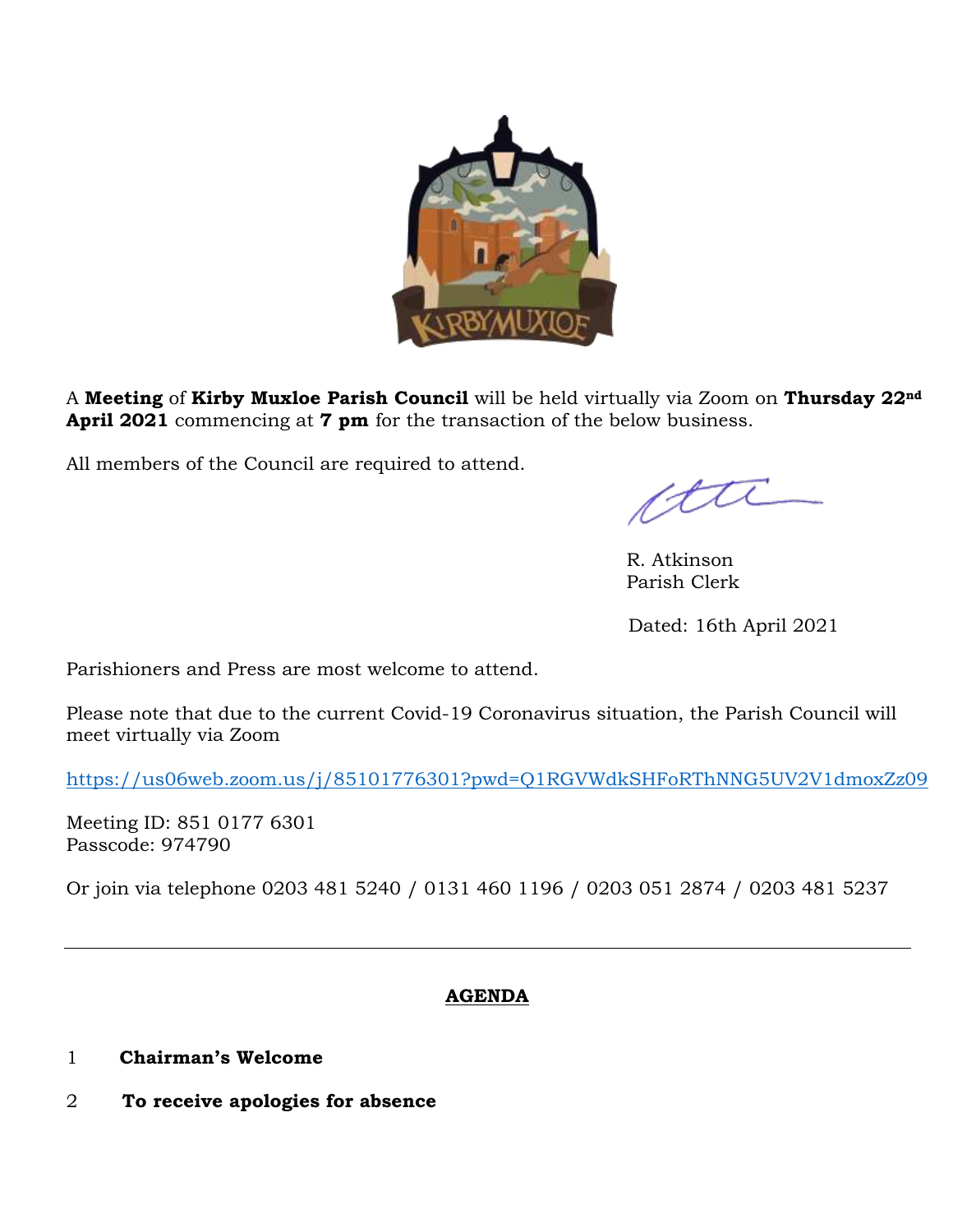- 3 **To receive any declarations of pecuniary and non-pecuniary interests to any matter pertaining to the agenda and to consider dispensations**
- 4 **To confirm the minutes of the meeting held on 11th March 2021 are a true and accurate record**
- 5 **To receive a Report from the Police Beat Officer** (15 minutes are set aside)
- 6 **To receive a Report from Leicestershire County Council** (15 minutes are set aside)
- 7 **To receive a Report from Blaby District Council** (15 minutes are set aside)

### 8 **Public Participation**

(15 minutes are set aside for members of the public to raise issues and ask questions)

# 9 **To discuss and consider a grant application**

### 10 **Clerks Report**

- i. To verify all payments made since the previous meeting
- ii. To verify and authorise the Payments Schedule
- iii. To verify Bank Reconciliations
- iv. To verify Income and Expenditure to date

# 11 **To provide an update on**

- i. The Byways, 11 Court Close, Kirby Muxloe
- ii. Kirby Meadows Development
- iii. The Lubbesthorpe development
- iv. The Local Plan
- v. Barry Drive 'Rat Run'

# 12 **To discuss and consider quotations for:**

- i. The 10 Big Idea's recommendations
- ii. Replacing the drainage channel by the entrance to the car park
- iii. Undertaking a survey on the trees along the brook (from Station Road to Millennium Wood)
- iv. Servicing and maintenance of the Closed-Circuit Television system (CCTV)
- 13 **To receive Leisure, Parks and Cemetery Committee's recommendation in relation to**
	- i. the piece of play equipment chosen by the Community
	- ii. Burial fees for 2021-22